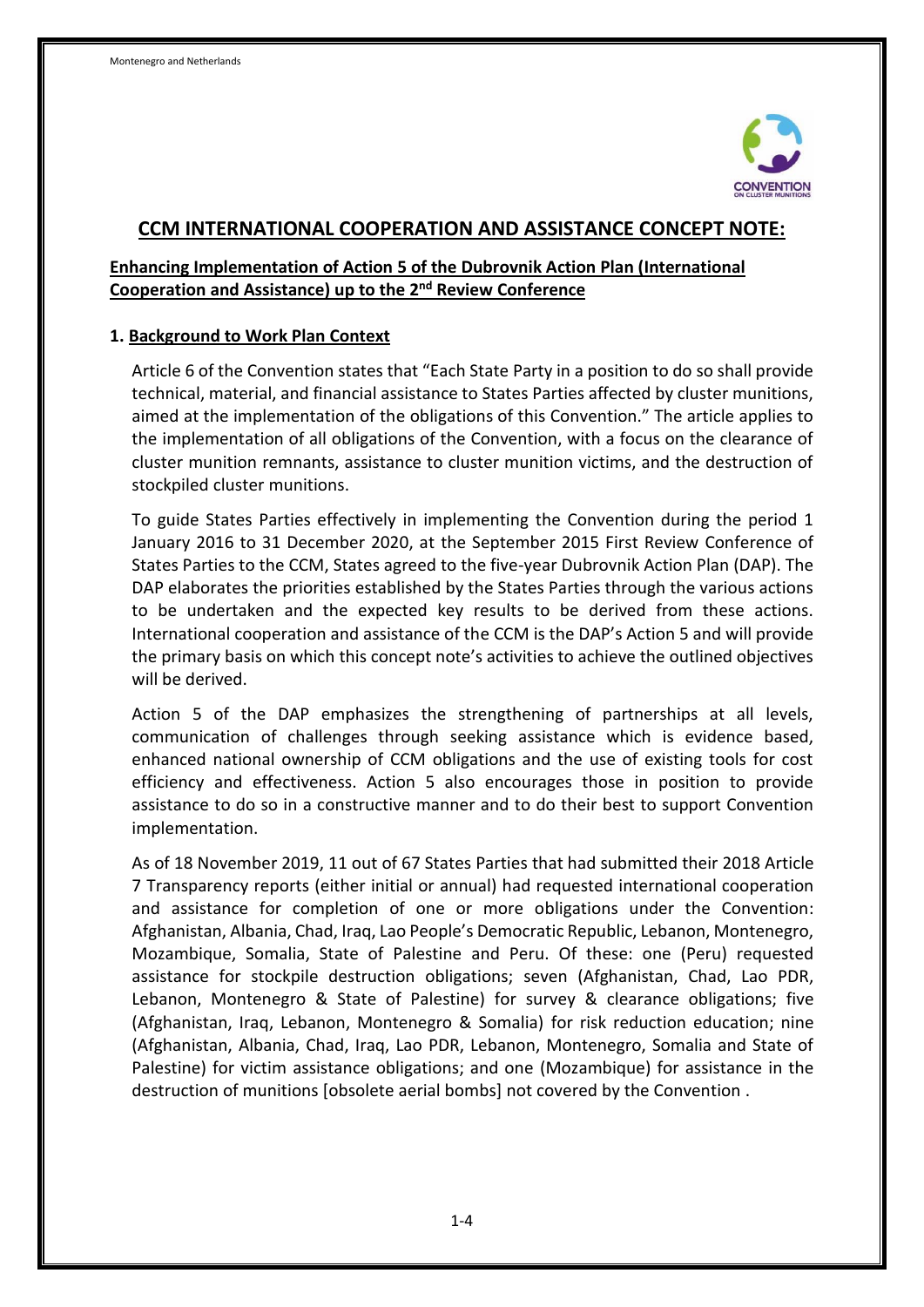## **2. Objectives**

- Facilitate reinforced joint approaches between thematic areas
- Facilitate better targeting of scarce resources
- Facilitate increased technical and material assistance, transfer of skills and good practices
- Facilitate increased timely implementation of obligations by States Parties
- Support implementation of the Country Coalitions concept introduced by the German Presidency of the 7MSP, and identify synergies with other similar concepts
- Support the President of the Second Review Conference in preparation of/ and during the Second Review Conference.
- Seek to include States not Party as potential donors in cooperation under the Country Coalitions concept

## **3. Activities**

- 1. Montenegro and the Netherlands will work together with their fellow Coordinators on the Committee to identify priority areas and target States for cooperation and assistance, and possible joint activities, including informal meetings and side events, directly engaging affected and donor states, to enable exchanges of information on needs and priorities, established practices and expertise, and the possible formation of Country Coalitions.
- 2. Montenegro and the Netherlands will meet regularly with the ISU to seek its perspectives and advice on possible priorities in the area of cooperation and assistance in 2019 - 2020.
- 3. Montenegro and the Netherlands will work with the Coordinator for Transparency Reporting to encourage States parties to enhance the quality of information in their article 7 reports. As Coordinators, they will highlight the importance of transparency reporting as it is one of the fundamental tools available to the CCM community to identify implementation challenges and needs. They will also support affected States Parties requesting assistance through their Article 7 reports to implement their obligations by linking or relaying specific requests to traditional donors and organizations with relevant expertise.
- 4. Montenegro and the Netherlands will work in order to enhance cooperation under the "Country Coalitions" concept with an aim to improve coordination between donor states in providing assistance to individual affected states seeking international assistance for implementation of obligations under Article 3 or Article 4. Montenegro and the Netherlands will work with the Committee on International Cooperation and Assistance of the Anti-Personnel Mine Ban Convention to maximise synergies in implementation of the Individualised Approach and the Country Coalitions concept.
- 5. Montenegro and the Netherlands will identify and involve key partners (civil society, international organizations, operators etc.) with specific expertise to support target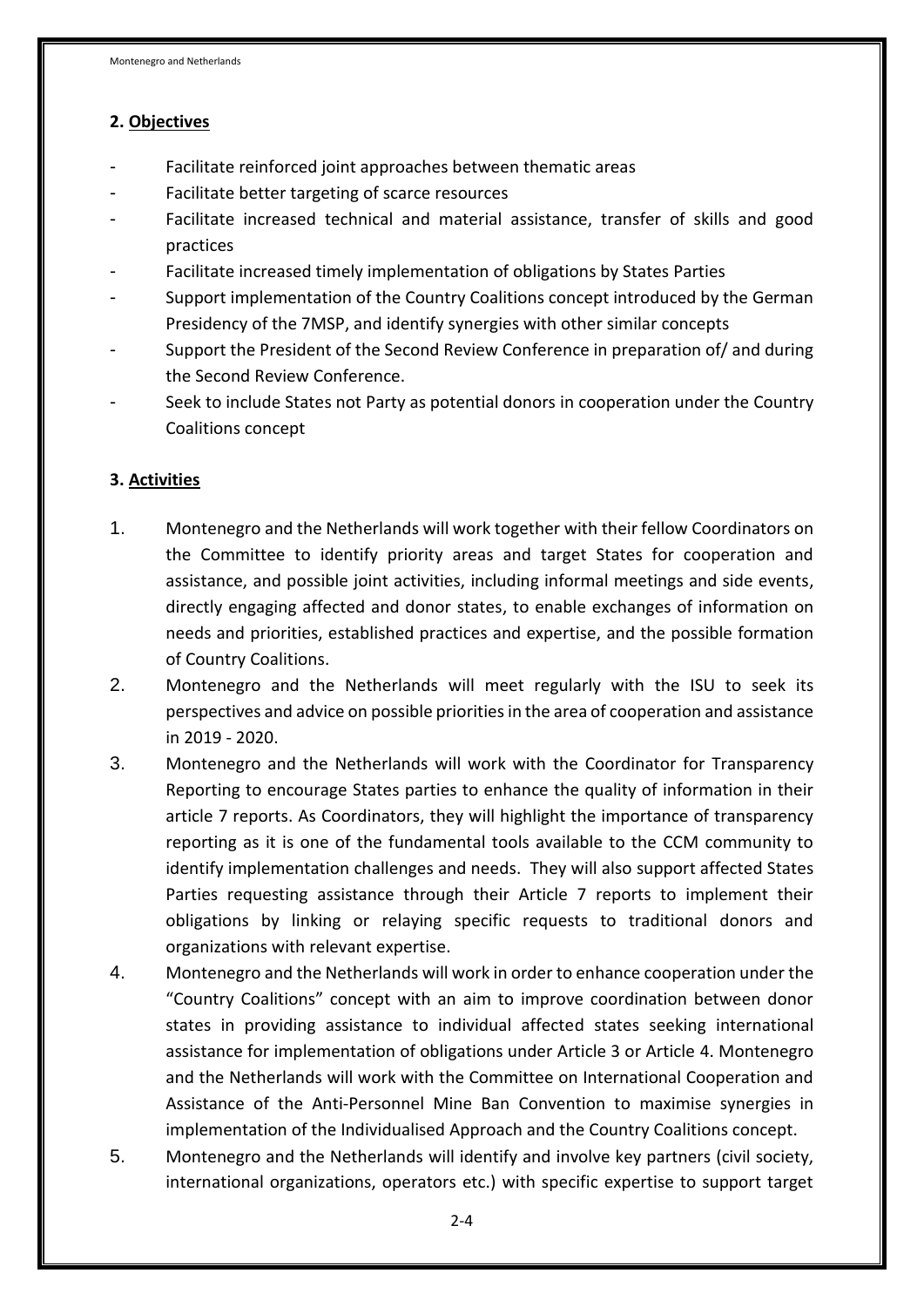States Parties and relevant thematic areas through workshops, field visits/assessments, trainings, developing of new tools etc.

- 6. Use social media platforms, including the Convention's website, to promote good practices with regards to international cooperation and assistance and timely implementation of obligations.
- 7. Montenegro and the Netherlands will work, as part of the *Analysis groups*for Article 3 and Article 4 extension requests, together with the Coordinators on Stockpile Destruction and Retention and the Coordinators on Clearance and Risk Reduction Education respectively, in support of the President to prepare the reports on the extension requests received.
- 8. Montenegro and the Netherlands will provide support to the President of the Second Review Conference including through reviewing the DAP relevant to the work of the Coordinators, supporting the development of the Action Plan for the 2020-2025 period and other activities in support of the Second Review Conference.

# **4. Expected Outputs (by 2RC)**

- States Parties seeking assistance are supported by the coordinators to have access to the necessary resources to fulfil their obligations under the Convention, preferably ahead of deadlines
- States Parties provide evidence-based needs requests
- States Parties or other actors respond constructively to requests for assistance
- States Parties that expect not to meet their deadlines will be assisted with their extension requests, including the mobilisation of necessary resources needed for the development and implementation of such requests
- Develop a guidance note in collaboration with relevant partners on the cooperation under the Country Coalition Concept for States Parties with remaining obligations under Article 3 and/or Article 4 which intend to seek international assistance
- Explore synergies with concepts similar to the Country Coalition, such as the Individualised Approach under the Anti-Personnel Landmine Convention.

#### **5. Estimated Budget**

Limited costs, depending on the strategy adopted.

# **6. Strategy Implementers**

- Montenegro Coordinator on International cooperation and assistance
- The Netherlands Coordinator on International cooperation and assistance
- CCM Implementation Support Unit